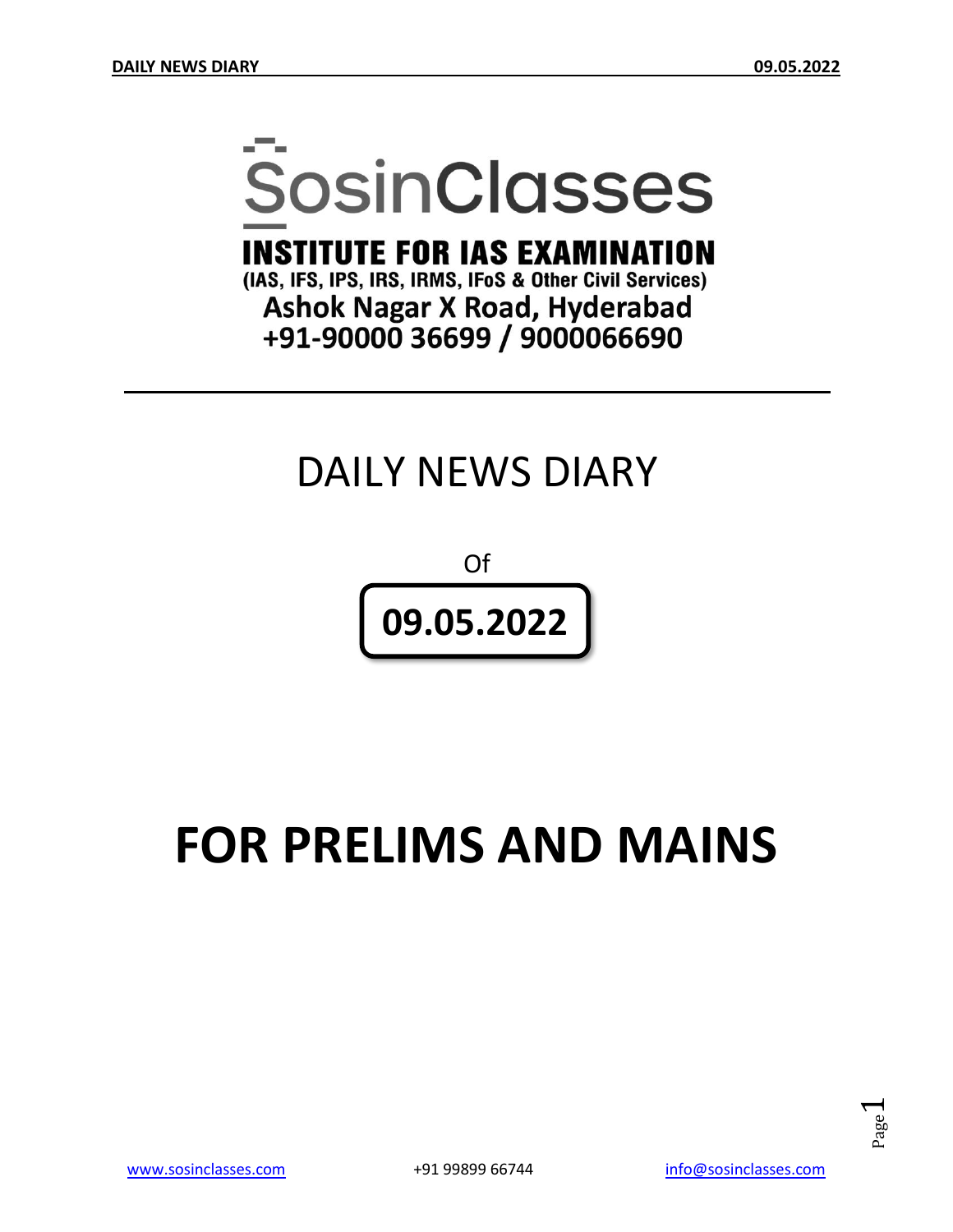Warm Greetings.

- $\triangleright$  DnD aims to provide every day news analysis in sync with the UPSC pattern.
- $\triangleright$  It is targeted at UPSC Prelims & Mains.
- $\triangleright$  Daily articles are provided in the form of Question and Answers
- To have a bank of mains questions.
- And interesting to read.
- Providing precise information that can be carried straight to the exam, rather than over dumping.

Josinciasses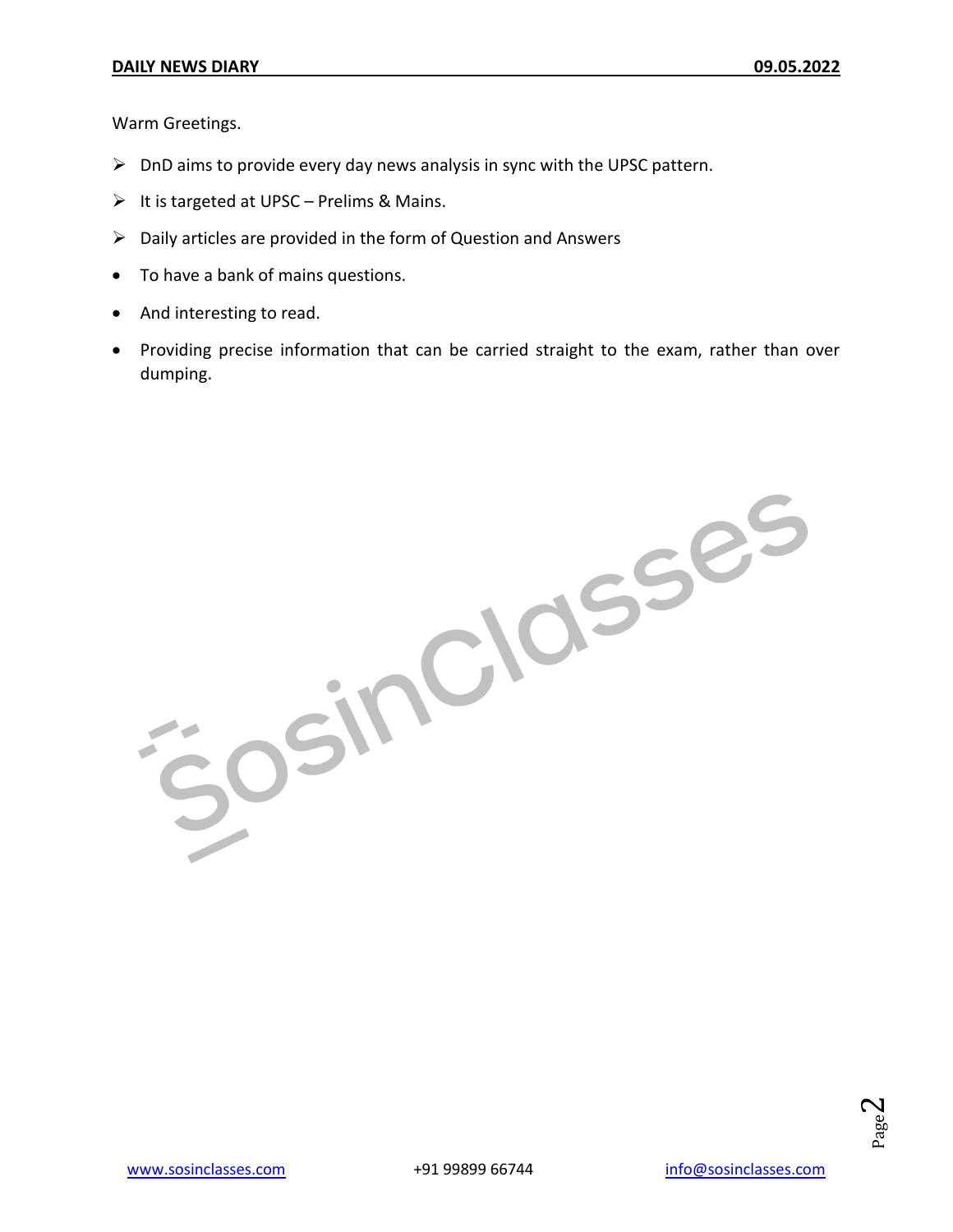# **INDEX**

| GS <sub>1</sub> |    |
|-----------------|----|
|                 |    |
| GS <sub>2</sub> |    |
|                 |    |
| GS <sub>3</sub> |    |
| 1.              |    |
| 2.              |    |
| 3.              |    |
|                 | 10 |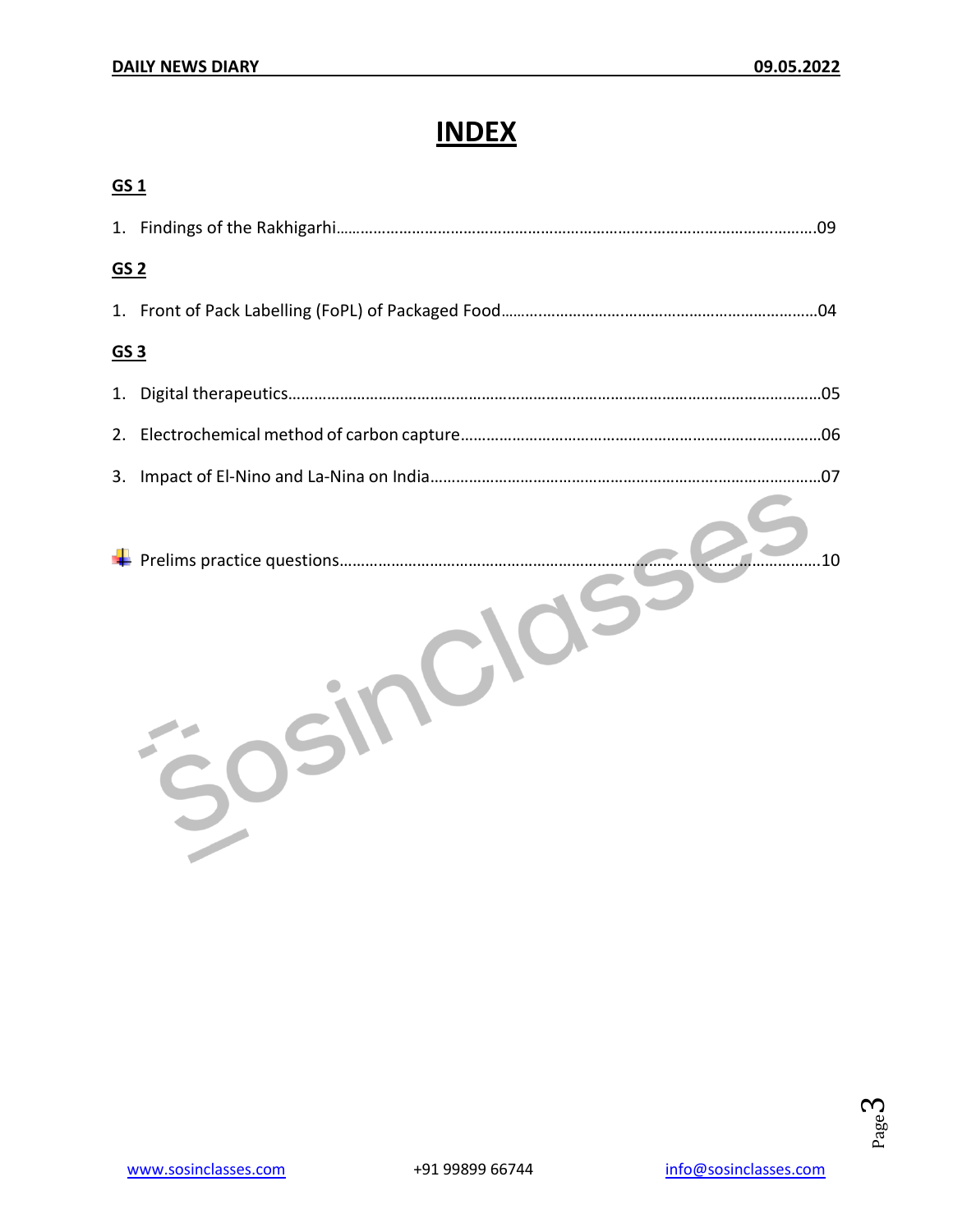# **GS 2**

#### **POLITY & GOVERNANCE**

#### **Q) What is the debate over Front of Pack Labelling (FoPL) of Packaged Food?**

#### **Context:**

The Food Safety and Standards Authority of India (FSSAI) is expected to issue a draft regulation for labels on front of food packets.

#### **FoPL:**

- In India, packaged food has had back-of-package (BOP) nutrient information in detail but no FoPL.
- **Counter to this, FoPL can nudge people towards healthy consumption of packaged food.**
- $\blacksquare$  It can also influence purchasing habits.
- The study endorsed the HSR format, which speaks about the proportions of salt, sugar, and fat in food that is most suited for consumers.
- Countries such as the UK, Mexico, Chile, Peru, Hungary, and Australia have implemented FoPL systems.

#### **What warranted such rating in India?**

- 1. Visual bluff: A lot of Indian consumers do not read the information available at the back of the packaged food item.
- 2. Burden of NCDs: Also, India has a huge burden of non-communicable diseases that contributes to around 5.87 million (60%) of all deaths in a year.
- 3. Healthy dietary choices: HSR will encourage people to make healthy choices and could bring a transformational change in the society.

4. Supreme Court order: A PIL seeking direction to the government to frame guidelines on

HSR and impact assessment for food items and beverages was filed in the Supreme Court in June 2021.

#### **Which category of food item will have HSR?**

- All packaged food items or processed food will have the HSR label.
- These will include chips, biscuits, namkeen, sweets and chocolates, meat nuggets, and cookies.
- **However, milk and its products such as chenna and ghee are EXEMPTED as per the FSSAI** draft notified in 2019.

#### **Will there be pushback from food industry?**

- $\triangleright$  Negative warning: Some experts opposed the use of the HSR model in India, suggesting that consumers might tend to take this as an affirmation of the health benefits rather than as a negative warning of ill effects.
- $\triangleright$  Lack of awareness: This is significant because there is lack of awareness on star ratings related to consumer products in India.
- $\triangleright$  Impact on Sale: Certain organisations fear it might affect the sale of certain food products.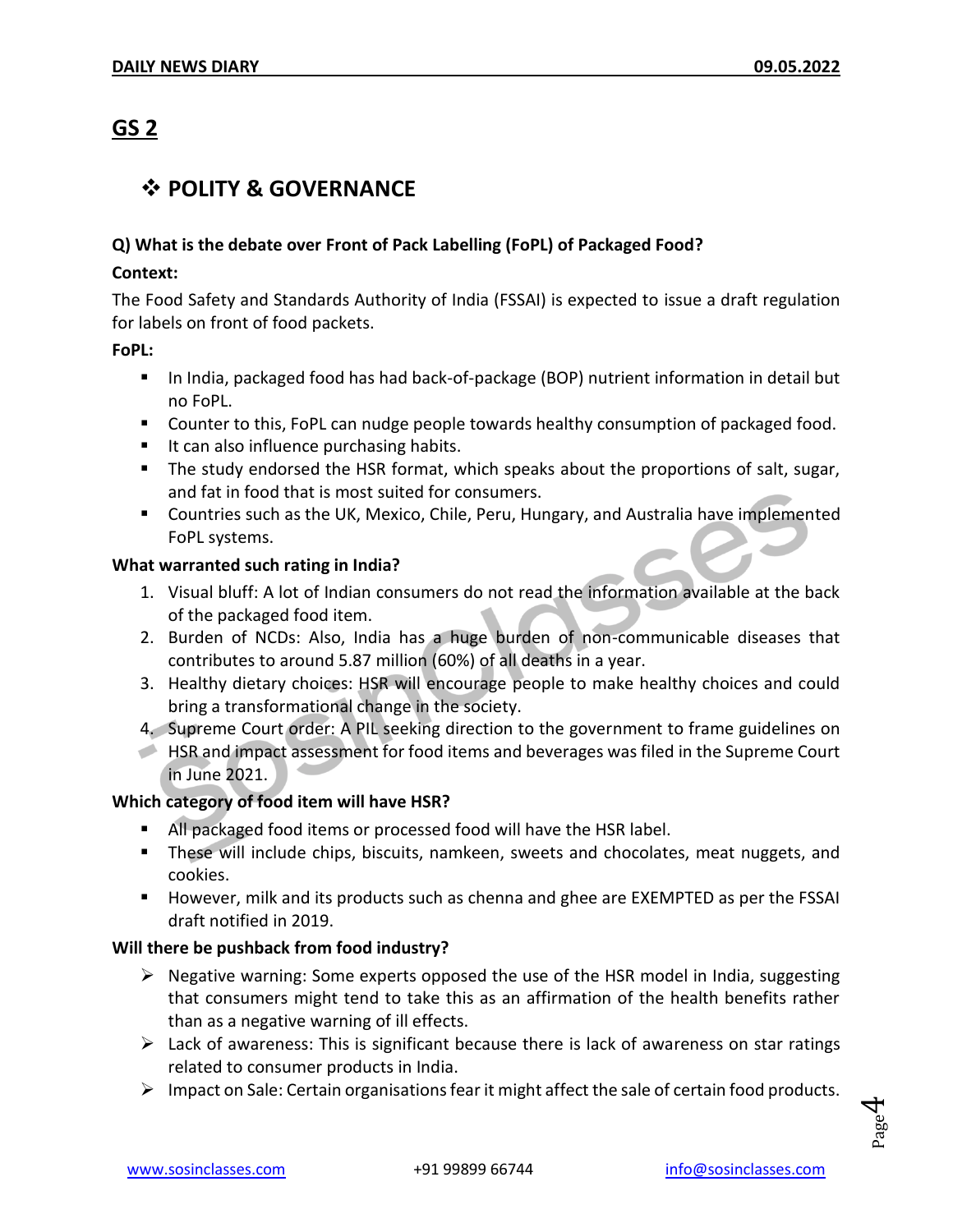#### **When will the rating come into force?**

- FSSAI's scientific panel recommends voluntary implementation of HSR format from 2023 and a transition period of four years for making it mandatory.
- It noted that the proposed thresholds are in alignment with the models implemented in other countries and 'WHO population nutrient intake goals recommendations'.
- FSSAI will analyse the nutritional information in 100 mg of packaged food.
- **The food safety compliance system licensing application portal will have a module for** generating certificates wherein a licensee can enter details of a product.

#### *Source: The Hindu*

# **GS 3**

### **SCIENCE & TECHNOLOGY**

#### **Q) Explain the emergence of 'digital therapeutics' in enabling the children to adapt towards healthy lifestyle.**

#### **Context:**

A Chennai start-up uses digital avatars to nudge children towards a healthy lifestyle. As part of the immersive virtual reality experience, the child's brain is 'tuned' to avoid foods that could later lead to lifestyle diseases such as diabetes and hypertension. Thanks to this 'neuro-cognitive training' the child avoids unhealthy food even in real life. In other words, the child has been given a 'digital vaccine'.

#### **Digital Vaccine:**

- It is part of an emerging science called 'digital therapeutics', which aims to deliver medical care through smartphones, tablets and similar devices.
- A Chennai-based entrepreneur and founder of the life sciences start-up FriendsLearn, Bhargav Sri Prakash has just been given a patent by the US Patent and Trademark Office, for the 'systems and methods for digital vaccine' that he developed as part of the US Carnegie Mellon University's 'digital vaccine project'.
- With a digital vaccine there was "no injection, no ingestion"; only the brain is induced through an immersive metaverse experience to develop certain physiological changes to help avoid diseases.
- Digital vaccines work on children by letting their digital avatars experience the positive and negative consequences of their actions, which serve as learnings for real life.
- Video games on mobile devices have great potential to influence a child's dietary and lifestyle behaviours.

#### **Simulation Technology:**

 Having experience in virtual reality and simulation, we found that we could actually simulate a set of scenarios involving foods and games and also deliberately send messages to the brain — so that we could link these areas with working memory, self-regulation, rewards.

Page L∩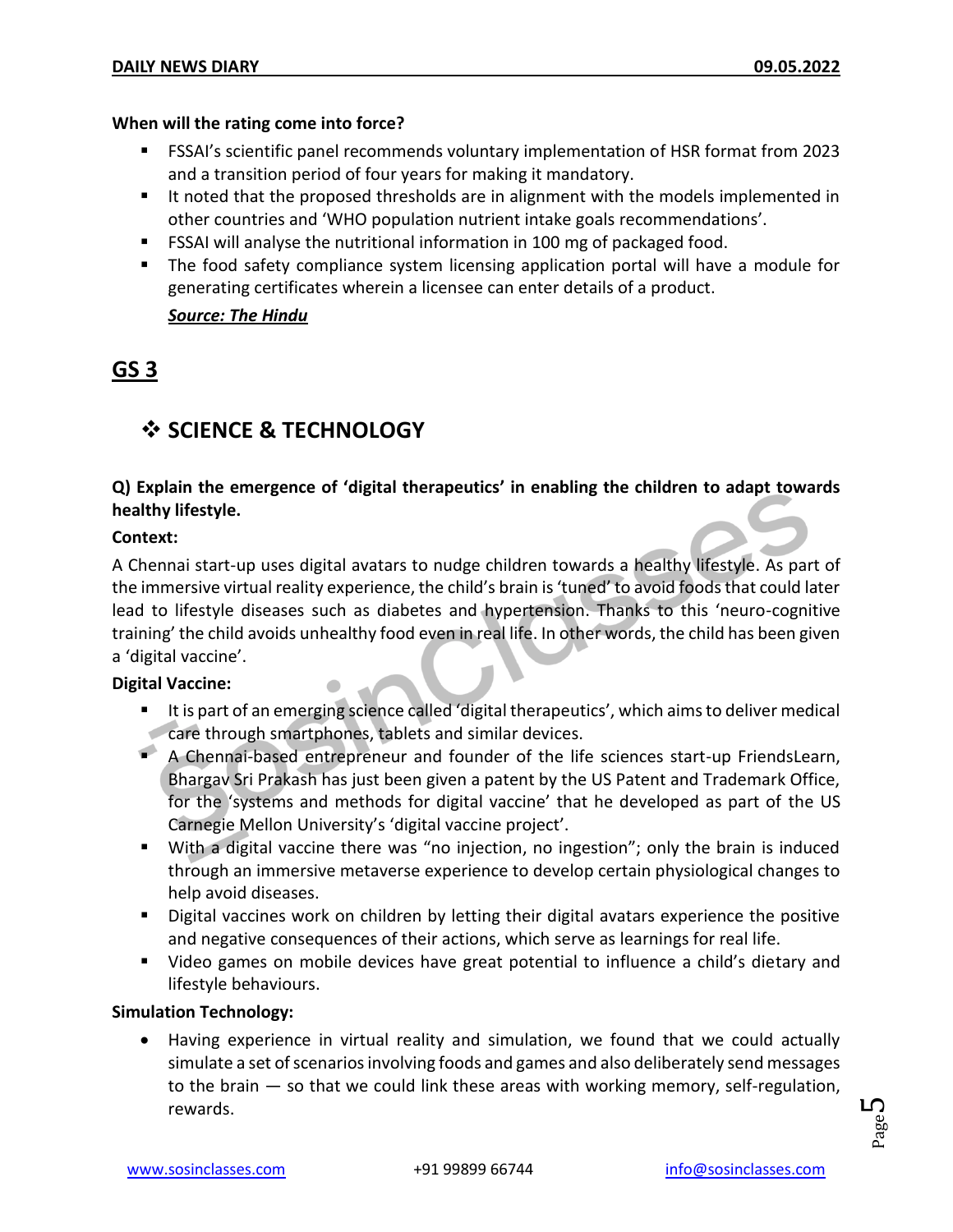- As the digital avatar goes through a game in metaverse, a lot of data about the child's behaviour is gathered; artificial intelligence processes this data to decipher which kinds of experiences the child should be exposed to, in order to facilitate "implicit learning".
- By repeatedly creating associations between certain actions and their consequences in the virtual world, such as falling ill or securing a reward, the child could be nudged towards a healthy lifestyle.

#### **How effective is digital therapeutics?**

- 1. In 2013, the researchers did the first human trials at Baylor College of Medicine, in Houston's Children's Nutrition Research Centre. Children were seen "to walk away from Coca-Cola" at the cafeteria.
- 2. Incidentally, the digital vaccine project of CMU has developed "a software platform for neuro-cognitive training and habit formation," called 'fooya!', to positively influence children's food choices.
- 3. The work of Bhargav Sri Prakash and his innovation team, along with researchers and scientists of the digital vaccine project aims to find solutions for global-scale societal health problems through new frontiers of neural networks and metaverse technology for disease prevention.
- 4. According to a report in MedAdNews magazine, the market for digital therapeutics is expected to grow from \$3.4 billion in 2021 to \$13.1 billion in 2026, at a CAGR of 31.4 per cent.
- 5. In the US, companies like Pear Therapeutics and Kaia Health have been making waves with products like reSET (Pear) for substance abuse disorder and MSK (Kaia) for musculoskeletal pain.
- 6. These products are delivered through smartphones, but are said to be different from wellness apps because they undertake rigorous randomised control tests before launching.

#### *Source: Business line*

#### **Q) Discuss the functioning and the necessary innovations involved in the electrochemical method of carbon capture.**

#### **Context:**

Berkeley lab is working on a potentially cheaper method of carbon sequestration. Prof Bryan McCloskey of Lawrence Berkeley National Laboratory, California, has come up with a potentially cheaper approach. His method uses electrochemistry to capture carbon dioxide.

#### **Electrochemistry:**

- **Electrochemistry broadly involves atoms giving or receiving electrons; this science is the** basis of all batteries and fuel cells.
- **Prof McCloskey's process gets carbon dioxide to react with hydroxide ions to form** bicarbonates.
- It then uses electrochemical methods to separate carbon dioxide and the hydroxide ions, so that the gas can be put away and the hydroxide reused.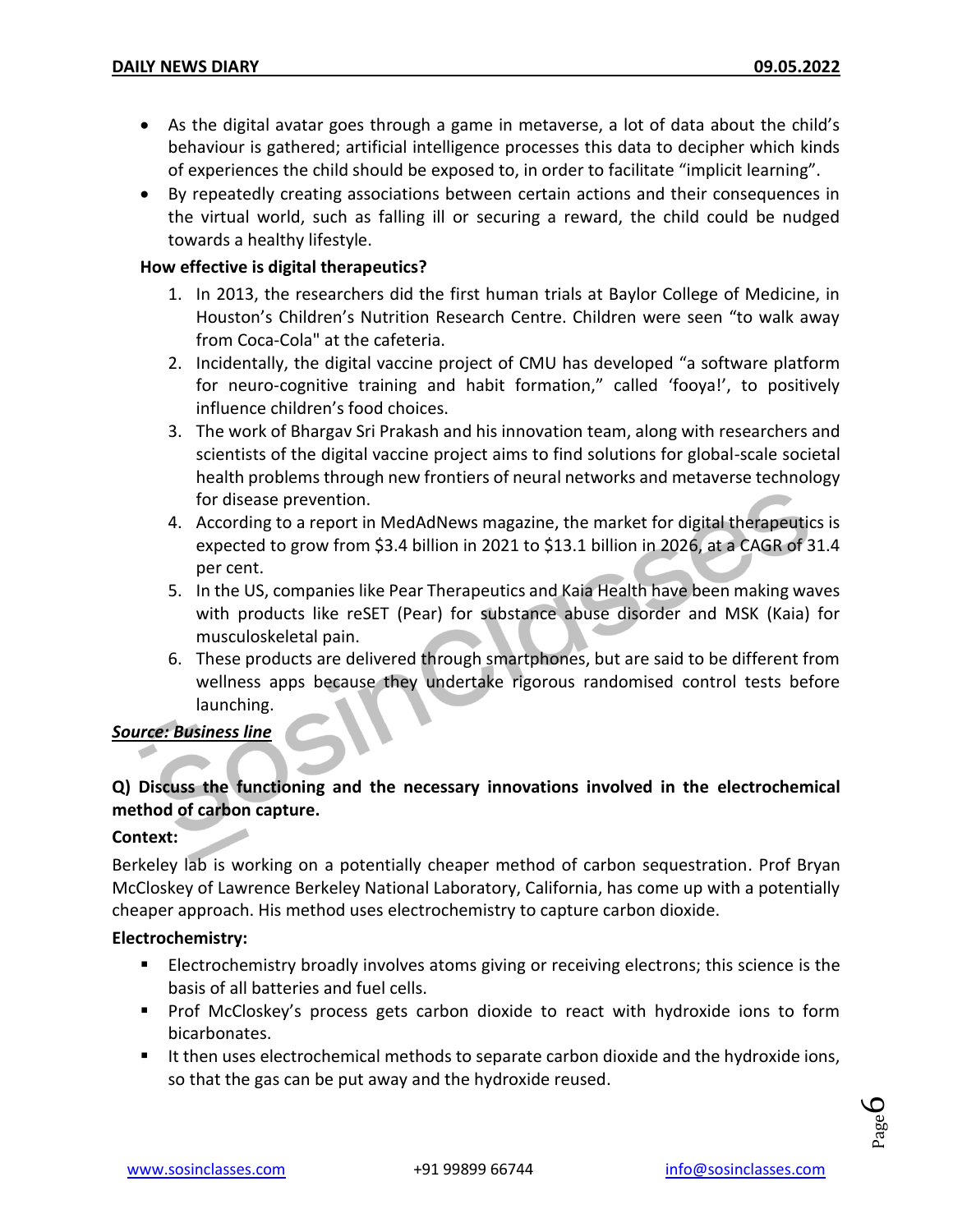- In the electrochemical cell, two reactions occur at each of its electrodes. At one electrode, bicarbonate is oxidised to form a pressurised stream of carbon dioxide, which can be sequestered. At the other electrode, hydrogen gas is generated, which consumes protons to regenerate the alkaline solution.
- The hydrogen production is certainly a bonus of our alkaline regeneration scheme. The process produces a stream of concentrated carbon dioxide and another stream of hydrogen.

#### **Necessary innovations:**

- 1. The first is the electrochemical cell's stability. The electrodes need to be robust. The cell should also be energy-efficient.
- 2. The second area of innovation is the membrane that separates the two electrodes from each other. Otherwise, the hydrogen and carbon dioxide would mix together; they're more valuable as pure streams.
- 3. The third innovation is around the development of a suitable catalyst for the bicarbonateto-carbon dioxide reaction. The catalyst would enhance the reaction.

McCloskey reckons it would be possible to capture carbon dioxide for \$100 a tonne, compared with other methods that cost six times as much. "We have experts in all these different areas, such as membrane technology, molecular simulation and modelling, and electrocatalysis," notes McCloskey.

CN

#### *Source: Business Line*

#### **SNIPPETS**

**GS 3**

**ENVIRONMENT**

#### **Q) Explain the impact of El-Nino and La-Nina on India.**

#### **Context:**

This year the La Nina is being blamed for worsening the longest spell of heatwaves from March to April in north, west and Central India. In most years, meteorologists considered the La Nina to be a friend of India.



Page  $\overline{\phantom{0}}$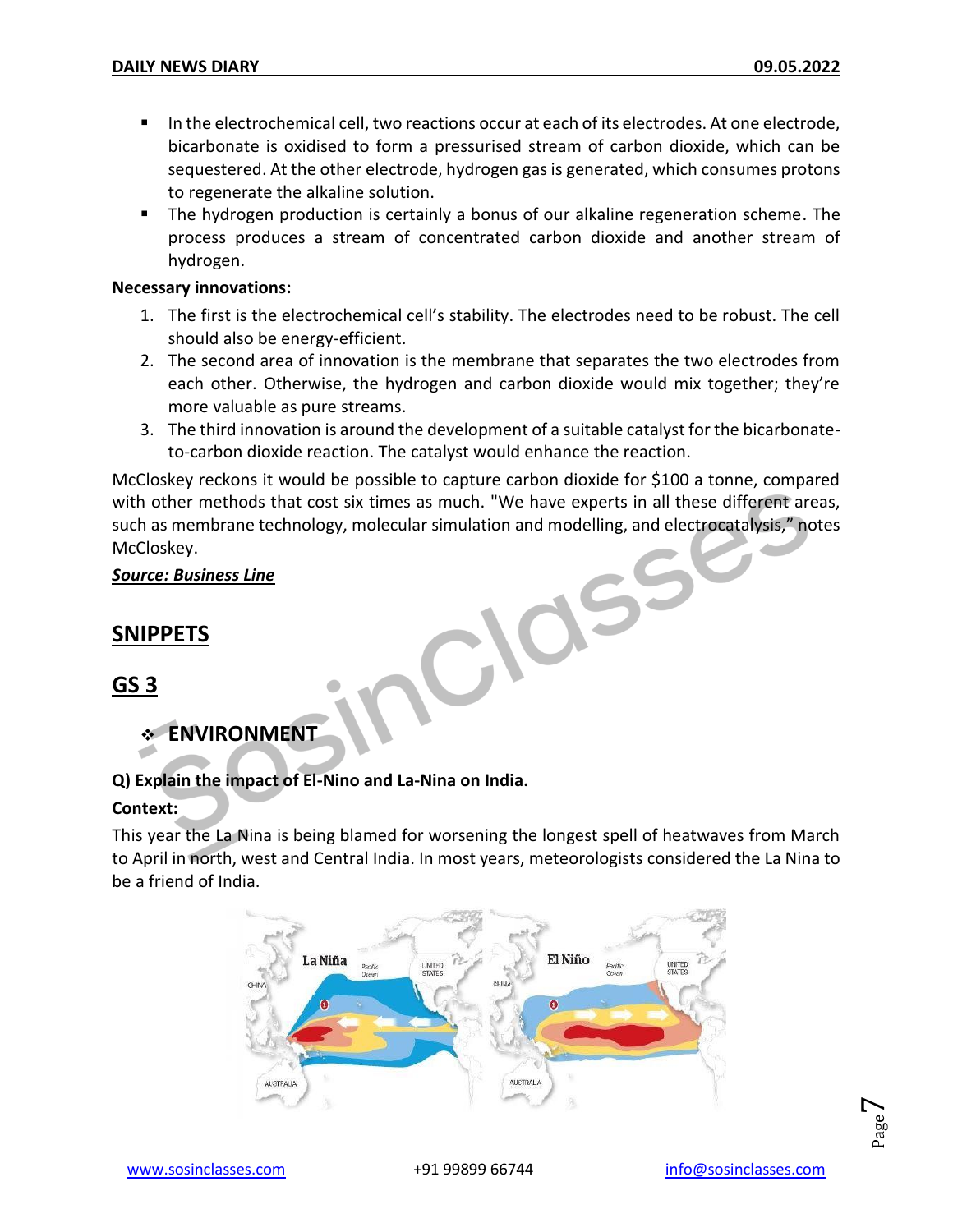#### **El Nino and La Nina:**

- 1. While El Niño (Spanish for 'little boy'), the more common expression, is the abnormal surface warming observed along the eastern and central regions of the Pacific Ocean (the region between Peru and Papua New Guinea).
- 2. The La Niña (Spanish for 'little girl') is an abnormal cooling of these surface waters.
- 3. Together, the El Niño (Warm Phase) and La Niña (Cool Phase) phenomena are termed as El Niño Southern Oscillation (ENSO).
- 4. These are large-scale ocean phenomena which influence the global weather  $-$  winds, temperature and rainfall. They have the ability to trigger extreme weather events like droughts, floods, hot and cold conditions, globally.
- 5. Each cycle can last anywhere between 9 to 12 months, at times extendable to 18 months — and re-occur after every three to five years.
- 6. Meteorologists record the sea surface temperatures for four different regions, known as Niño regions, along this equatorial belt.
- 7. Depending on the temperatures, they forecast either as an El Niño, an ENSO neutral phase, or a La Niña.

#### **Impact on India:**

- El Nino during winter causes warm conditions over the Indian subcontinent and during summer, it leads to dry conditions and deficient monsoon.
- Whereas La Nina results in better than normal monsoon in India.
- It has been established that Indian summer monsoon is a fully coupled land-atmosphereocean system and that it is linked to ocean temperature variability.
- In an agricultural country like India, the extreme departure from normal seasonal rainfall seriously affects the agricultural output and thus the economy of the country.

#### *Source: The Hindu*



# **HISTORY**

#### **Q) What are the major findings of the Rakhigarhi skeletons?**

#### **Context:**

DNA samples collected from two human skeletons unearthed at a necropolis of a Harappan-era city site in Rakhigarhi, Haryana have been sent for scientific examination. DNA analysis might tell about the ancestry and food habits of people who lived in the Rakhigarhi region thousands of years ago.

#### **About Rakhi Garhi:**

- The ancient site of Rakhi-Khas and Rakhi-Shahpur are collectively known as Rakhigarhi, located on the right bank of the now dried up Palaeo-channel of Drishadvati.
- It is located in the Ghaggar-Hakra river plain in the Hissar district of Haryana.

Page  $\infty$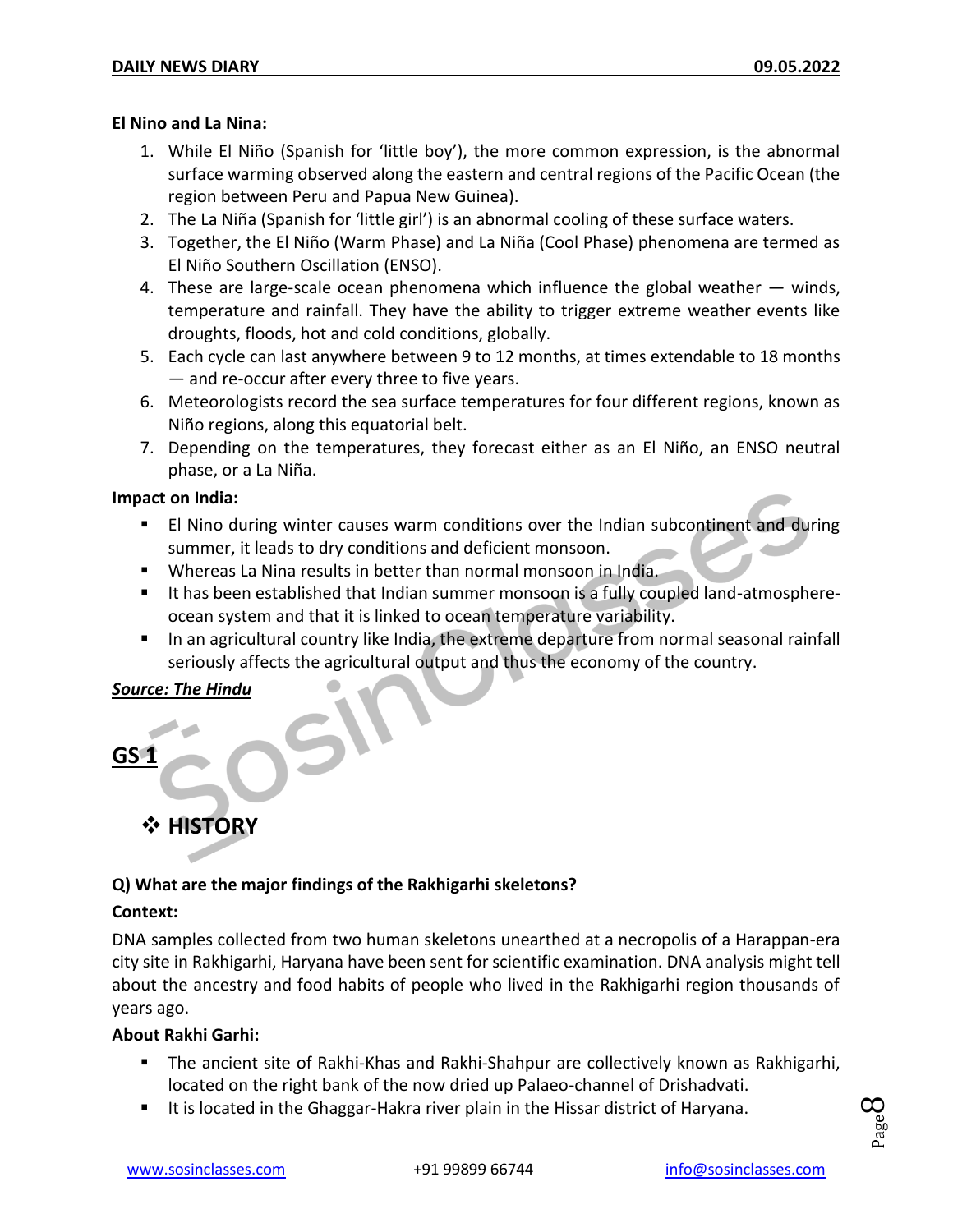- Seven mounds are located here.
- The site has yielded various stages of Harappan culture and is by far one of the largest Harappan sites in India.
- The site shows the sequential development of the Indus culture in the now dried up Saraswati basin.

#### **Major findings at Rakhi Garhi:**

- 1. Findings confirm both early and mature Harappan phases and include 4,600-year-old human skeletons, fortification and bricks.
- 2. Digging so far reveals a well-planned city with 1.92 m wide roads, a bit wider than in Kalibangan.
- 3. The pottery is similar to Kalibangan and Banawali.
- 4. Pits surrounded by walls have been found, which are thought to be for sacrificial or some religious ceremonies.
- 5. There are brick-lined drains to handle sewage from the houses.
- 6. Terracotta statues, weights, bronze artefacts, comb, copper fish hooks, needles and terracotta seals have also been found.
- 7. A bronze vessel has been found which is decorated with gold and silver.
- 8. A granary belonging to the mature Harappan phase has been found here.
- 9. Fire altars structures were revealed in Rakhigarhi.





Page  $\sigma$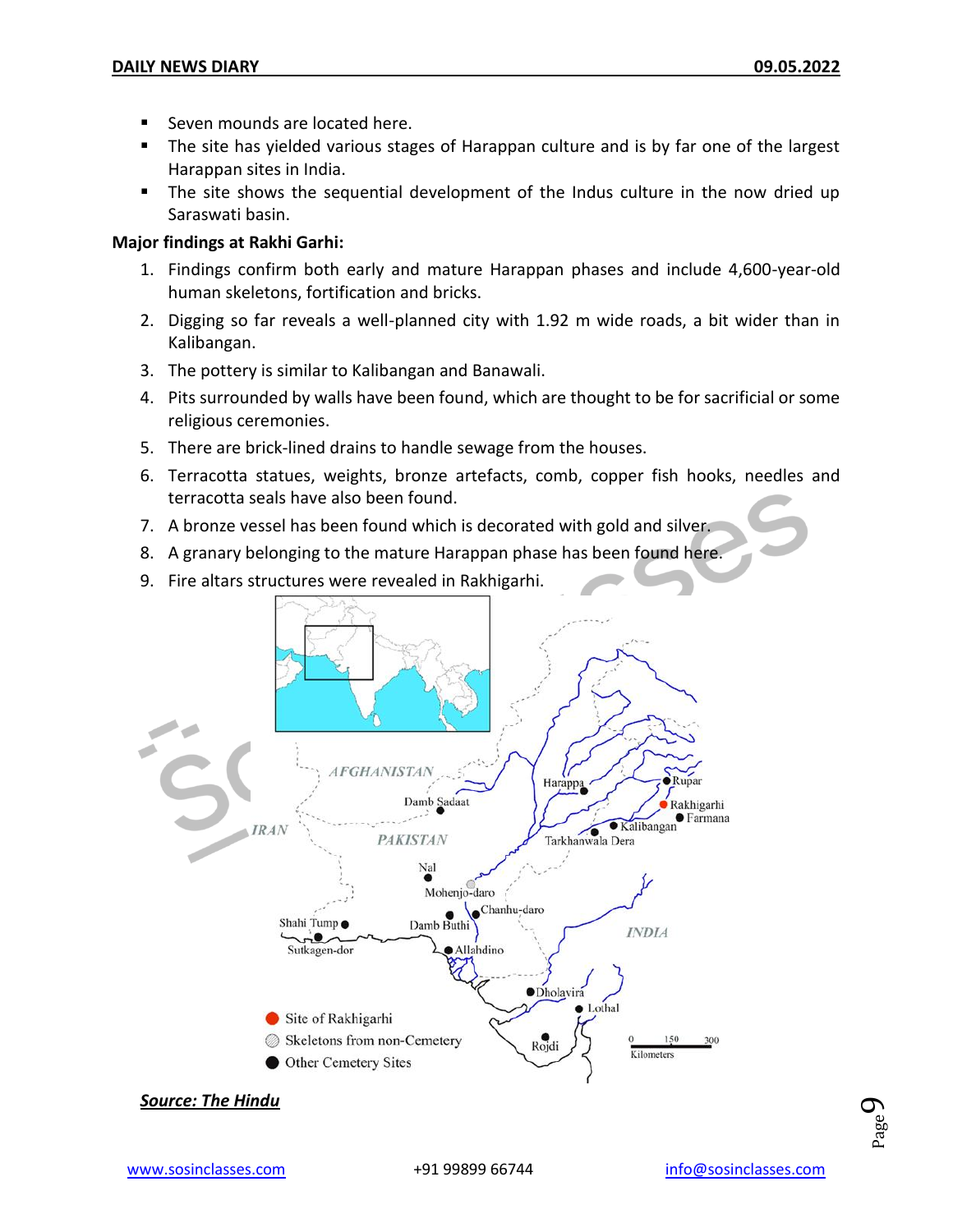**Q) Which one of the following served as the highest court of appeal before the Supreme Court was established by the Constitution of India?**

- a. Privy Council
- b. Allahabad High Court
- c. Federal Court
- d. None of the above

#### **Hey from Yesterday –**

**Q) In relation to the history of ancient India, 'Ratnasagara', 'Ratnodadhi' & 'Ratnaranjaka' are associated with which of the following?**

- a) Literary works of King Harshvardhana
- b) Court poets of the Gupta king, Chandragupta Vikramaditya
- c) Libraries of the University of Nalanda
- d) Great scholars in the court of Satavahana king, Gautamiputra Satakarni

#### **Answer: c**

**Explanation:**

Nalanda university

- Founded during 5th 7th century AD.
- It was originally founded as a Buddhist sangha rama.
- Kumara Gupta II (Gupta king) was considered to be the founder and chief patron of Nalanda University.
	- Later it was developed & maintained by successive rulers.
	- Nalanda university consisted of 3 great libraries, Ratnasagara, Ratnodadhi & Ratnaranjaka.